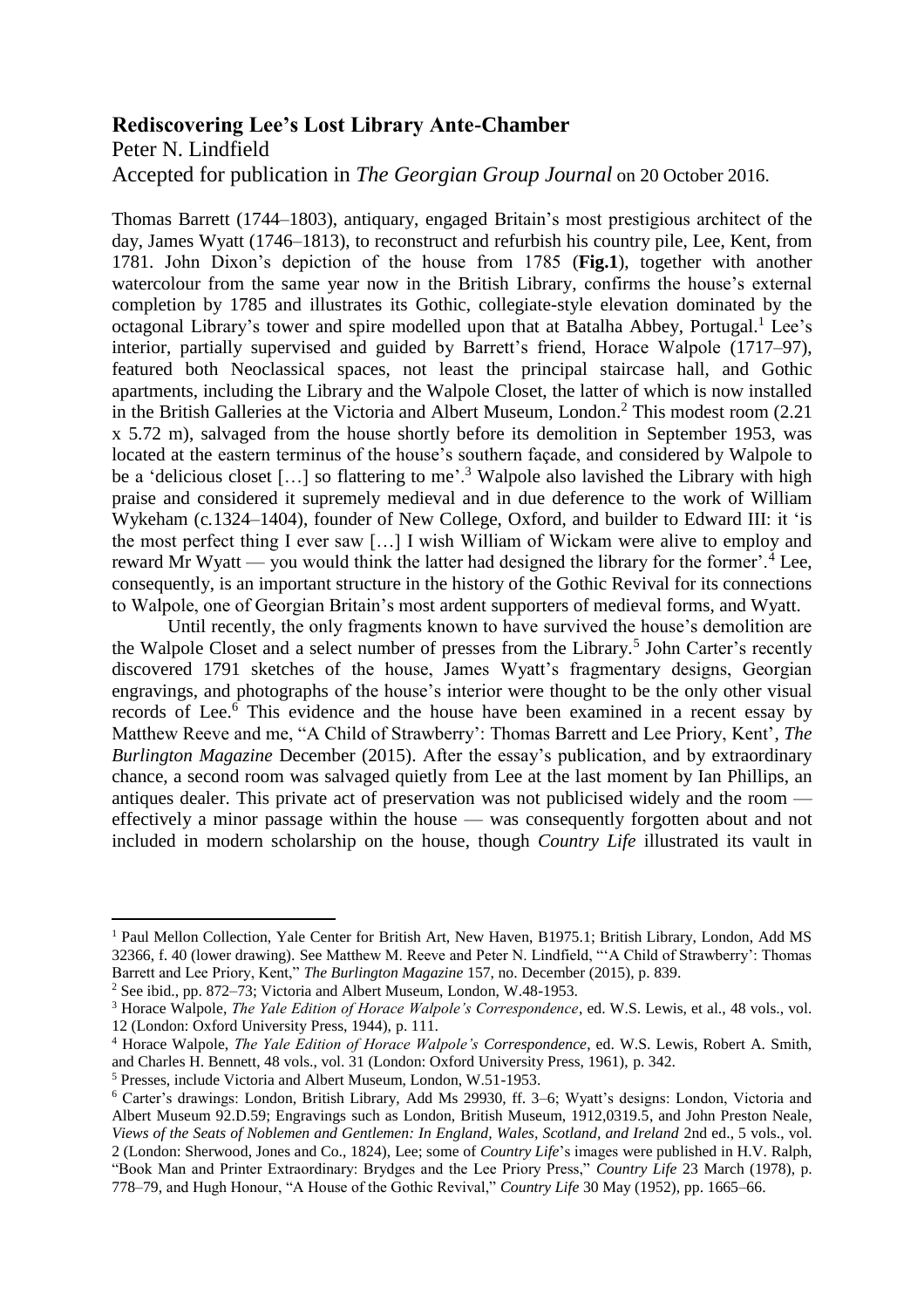Hugh Honour's 1952 essay.<sup>7</sup> Now that the room has resurfaced, I take the opportunity here to address this room's place within Lee's interior, and offer a detailed reading of a remarkable and surprise survival from James Wyatt's *corpus* of early Gothic Revival of work. 8

The fragments from this room (**fig.2**) comprise the fan-vaulted ceiling (2.14 x 3.6 m), a pair of doors and door cases, an ogee-headed archway surround, and a suite of four enclosed bookcases. Happily, two drawings from John Carter's 1791 survey of the house depict the room (**fig.3**) and identify it as the Saloon.<sup>9</sup> Access to the Ante-Chamber was gained directly from the house's Neoclassical Staircase Hall, and it led, via a dog-leg, directly into the eastern part of the octagonal Library. This stark contrast between Gothic and Neoclassical spaces is not unusual in the architecture of Horace Walpole's circle, including Donnington Hall, Berkshire (designed 1763), or in Wyatt's Gothic Revival country houses, such as Sandleford Priory, Berkshire (1780–9), and on a grander, more ambitious, scale at Ashridge Park, Hertfordshire (1808–13).<sup>10</sup>

This Ante-Chamber complements Lee's Library in a number of ways. Foremost is their shared architectural character: Walpole thought the Library fit for a Prior, and its Gothic character, informed by medieval Chapter Houses, is ably introduced by the Ante-Chamber. The Library's presses, certainly designed by Wyatt, are also incorporated into the Ante-Chamber and promote continuity: they are almost identical to those in the Library and have the same cresting and panelled doors below the diaper-encrusted dado.<sup>11</sup> However, as illustrated by Carter, the upper shelves of the Ante-Chamber's presses are protected by doors finished with blind lancets.<sup>12</sup> Their treatment suggests the bookcases contained items not for continual display and immediate access, though Lee's 1834 sale catalogue does not offer any guidance here.<sup>13</sup> These presses, like those in the Library, are important and relatively early examples of polychrome Gothic Revival furniture: reds and blues are used to pick out the micro-ornamental detail, much like the seat furniture at Shobdon Church, Herefordshire (c.1755), the Pomfret Cabinet (1752–53), the suite of Windsor hall chairs commemorating the marriage of John Perceval (1711–70), second Earl of Egmont, to Catherine Compton in January 1756, and the barber-pole painted Welch chairs Walpole acquired from Dickie Bateman's house, the Priory, Old Windsor, in 1774, and displayed subsequently in Strawberry Hill's Star Chamber.<sup>14</sup>

This passage-like Ante-Chamber should also be understood within the context of Lee's Strawberry Closet: a modest apartment in the south-east of the house made and named

 $\overline{a}$ 

<sup>7</sup> Honour, "House of the Gothic Revival," p. 1666. Nevertheless, a door from this room was included in the 1975 Gothic exhibition in Brighton and illustrated in the catalogue: Royal Pavilion Art Gallery and Museums Brighton, *Gothick* (Brighton: Royal Pavilion Art Gallery and Museums Brighton, 1975), p. 22, pl. 14. This did not promote wider discussion of the room from which is originated.

<sup>&</sup>lt;sup>8</sup> The fragments are, at the time of writing, in the possession of Architectural Heritage, Taddington Manor, Cheltenham.

<sup>9</sup> London, British Library, Add Ms 29930, f. 4.

<sup>10</sup> Peter N. Lindfield, *Georgian Gothic: Medievalist Architecture, Furniture and Interiors, 1730–1840* (Woodbridge: Boydell & Brewer, 2016), pp. 144–46, 156–9, 189–94.

<sup>&</sup>lt;sup>11</sup> The majority of the salvaged presses are at London, Victoria and Albert Museum,  $W.51-1953$ .

<sup>12</sup> London, British Museum, Add. Ms 29930, f. 4.

<sup>13</sup> W. Sharp, *Lee Priory, Kent: Catalogue of All the Superb Antique and Modern Household Furniture (Heir Looms Excepted)* (Canterbury: W. Sharp, 1834), pp. 1–24.

<sup>14</sup> See Peter N. Lindfield, "The Countess of Pomfret's Gothic Revival Furniture," *The Georgian Group Journal* XXII (2014), pp. 77–80. See also Horace Walpole, *A Description of the Villa of Mr. Horace Walpole, the Youngest Son of Sir Robert Walpole Earl of Orford, at Strawberry-Hill, near Twickenham. With an Inventory of the Furniture, Pictures, Curiosities, &c.* (Strawberry Hill: Thomas Kirgate, 1784), p. 42; Matthew Reeve, "Dickie Bateman and the Gothicization of Old Windsor: Architecture and Sexuality in the Circle of Horace Walpole," *Architectural History* 56 (2013), pp. 105–14; Peter N. Lindfield, "Triangular Chairs at Strawberry Hill: The Genuine and the Fabricated," *The Furniture History Society Newsletter* 204, November (2016), p. 4.